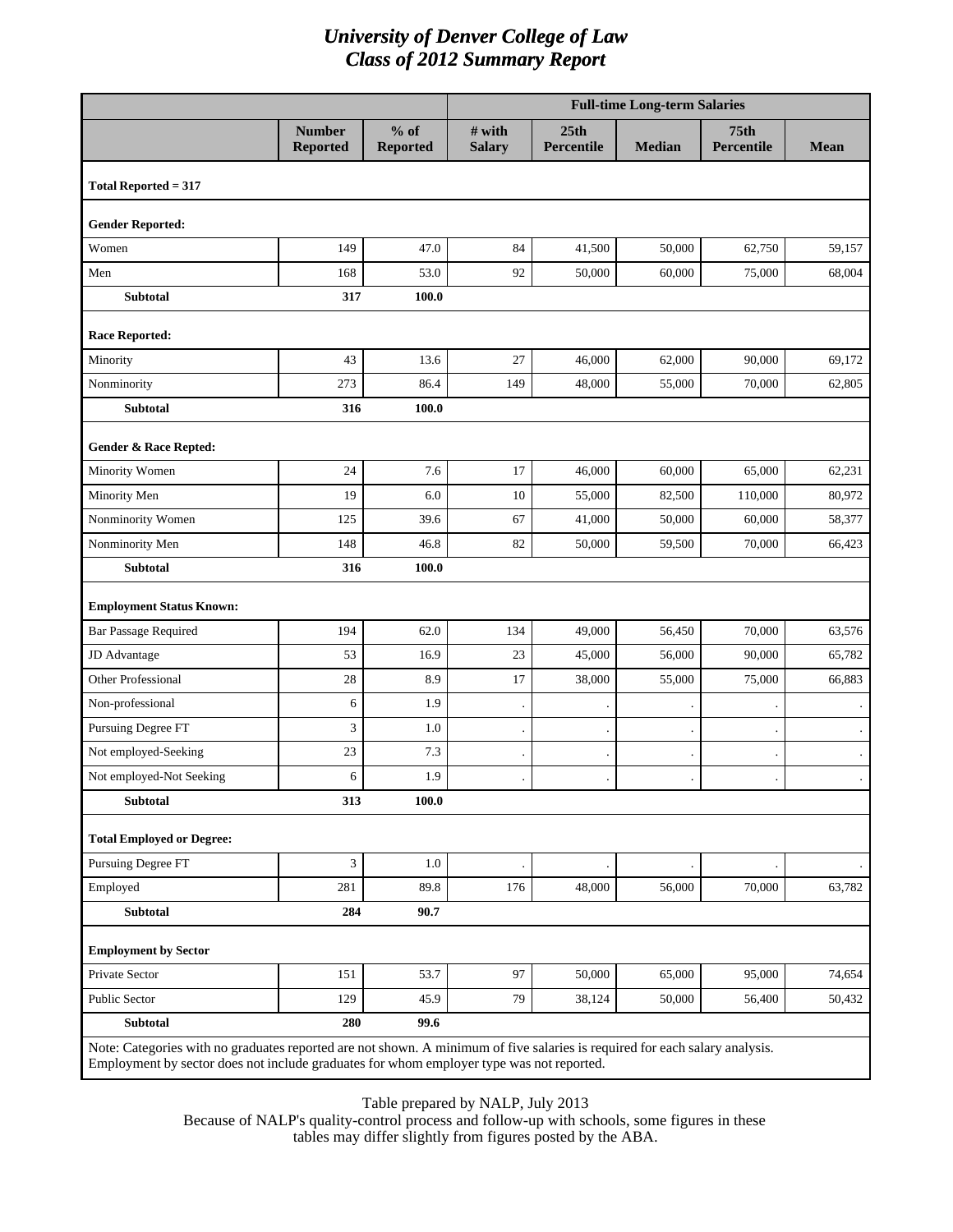|                                                                                                                             |                                  |                           |                           |                           | <b>Full-time Long-term Salaries</b> |                                  |                |  |
|-----------------------------------------------------------------------------------------------------------------------------|----------------------------------|---------------------------|---------------------------|---------------------------|-------------------------------------|----------------------------------|----------------|--|
|                                                                                                                             | <b>Number</b><br><b>Reported</b> | $%$ of<br><b>Reported</b> | $#$ with<br><b>Salary</b> | 25th<br><b>Percentile</b> | <b>Median</b>                       | <b>75th</b><br><b>Percentile</b> | <b>Mean</b>    |  |
| FT/PT Jobs:                                                                                                                 |                                  |                           |                           |                           |                                     |                                  |                |  |
| Bar Passage Reqd-FT                                                                                                         | 165                              | 58.9                      | 134                       | 49,000                    | 56,450                              | 70,000                           | 63,576         |  |
| Bar Passage Reqd-PT                                                                                                         | 29                               | 10.4                      |                           |                           |                                     |                                  |                |  |
| JD Advantage-FT                                                                                                             | 34                               | 12.1                      | 23                        | 45,000                    | 56,000                              | 90,000                           | 65,782         |  |
| JD Advantage-PT                                                                                                             | 18                               | 6.4                       |                           |                           |                                     |                                  |                |  |
| Other Professional-FT                                                                                                       | 24                               | 8.6                       | 17                        | 38,000                    | 55,000                              | 75,000                           | 66,883         |  |
| Other Professional-PT                                                                                                       | 4                                | 1.4                       |                           |                           |                                     |                                  | $\blacksquare$ |  |
| Non-professional-FT                                                                                                         | 3                                | 1.1                       |                           |                           |                                     |                                  |                |  |
| Non-professional-PT                                                                                                         | 3                                | 1.1                       |                           |                           |                                     |                                  |                |  |
| Subtotal                                                                                                                    | 280                              | 100.0                     |                           |                           |                                     |                                  |                |  |
| <b>Employment Categories:</b>                                                                                               |                                  |                           |                           |                           |                                     |                                  |                |  |
| Academic                                                                                                                    | 22                               | 7.8                       | 6                         | 38,000                    | 52,500                              | 60,000                           | 51,700         |  |
| <b>Business</b>                                                                                                             | 43                               | 15.3                      | 22                        | 50,000                    | 67,500                              | 95,000                           | 73,330         |  |
| <b>Judicial Clerk</b>                                                                                                       | 24                               | 8.5                       | 23                        | 38,000                    | 38,124                              | 50,000                           | 41,728         |  |
| Unknown Type                                                                                                                | 1                                | 0.4                       |                           |                           |                                     |                                  |                |  |
| Private Practice                                                                                                            | 108                              | 38.4                      | 75                        | 50,000                    | 65,000                              | 95,000                           | 75,043         |  |
| Government                                                                                                                  | 62                               | 22.1                      | 33                        | 50,000                    | 56,400                              | 59,000                           | 59,310         |  |
| Public Interest                                                                                                             | 21                               | 7.5                       | 17                        | 42,000                    | 48,000                              | 48,996                           | 44,525         |  |
| <b>Subtotal</b>                                                                                                             | 281                              | 100.0                     |                           |                           |                                     |                                  |                |  |
| <b>Academic Jobs:</b>                                                                                                       |                                  |                           |                           |                           |                                     |                                  |                |  |
| <b>Bar Passage Required</b>                                                                                                 | 1                                | 4.5                       |                           |                           |                                     |                                  |                |  |
| JD Advantage                                                                                                                | 15                               | 68.2                      |                           |                           |                                     |                                  |                |  |
| <b>Other Professional</b>                                                                                                   | 6                                | 27.3                      |                           |                           |                                     |                                  |                |  |
| <b>Subtotal</b>                                                                                                             | 22                               | 100.0                     |                           |                           |                                     |                                  |                |  |
| <b>Business Jobs:</b>                                                                                                       |                                  |                           |                           |                           |                                     |                                  |                |  |
| <b>Bar Passage Required</b>                                                                                                 | 8                                | 18.6                      |                           |                           |                                     |                                  |                |  |
| JD Advantage                                                                                                                | 14                               | 32.6                      | 8                         | 59,000                    | 80,000                              | 100,000                          | 80,000         |  |
| Other Professional                                                                                                          | 16                               | 37.2                      | 10                        | 50,000                    | 69,000                              | 75,000                           | 70,582         |  |
| Non-professional                                                                                                            | $\mathfrak s$                    | 11.6                      |                           |                           |                                     |                                  | $\bullet$      |  |
| Subtotal                                                                                                                    | 43                               | 100.0                     |                           |                           |                                     |                                  |                |  |
| Note: Categories with no graduates reported are not shown. A minimum of five salaries is required for each salary analysis. |                                  |                           |                           |                           |                                     |                                  |                |  |

Table prepared by NALP, July 2013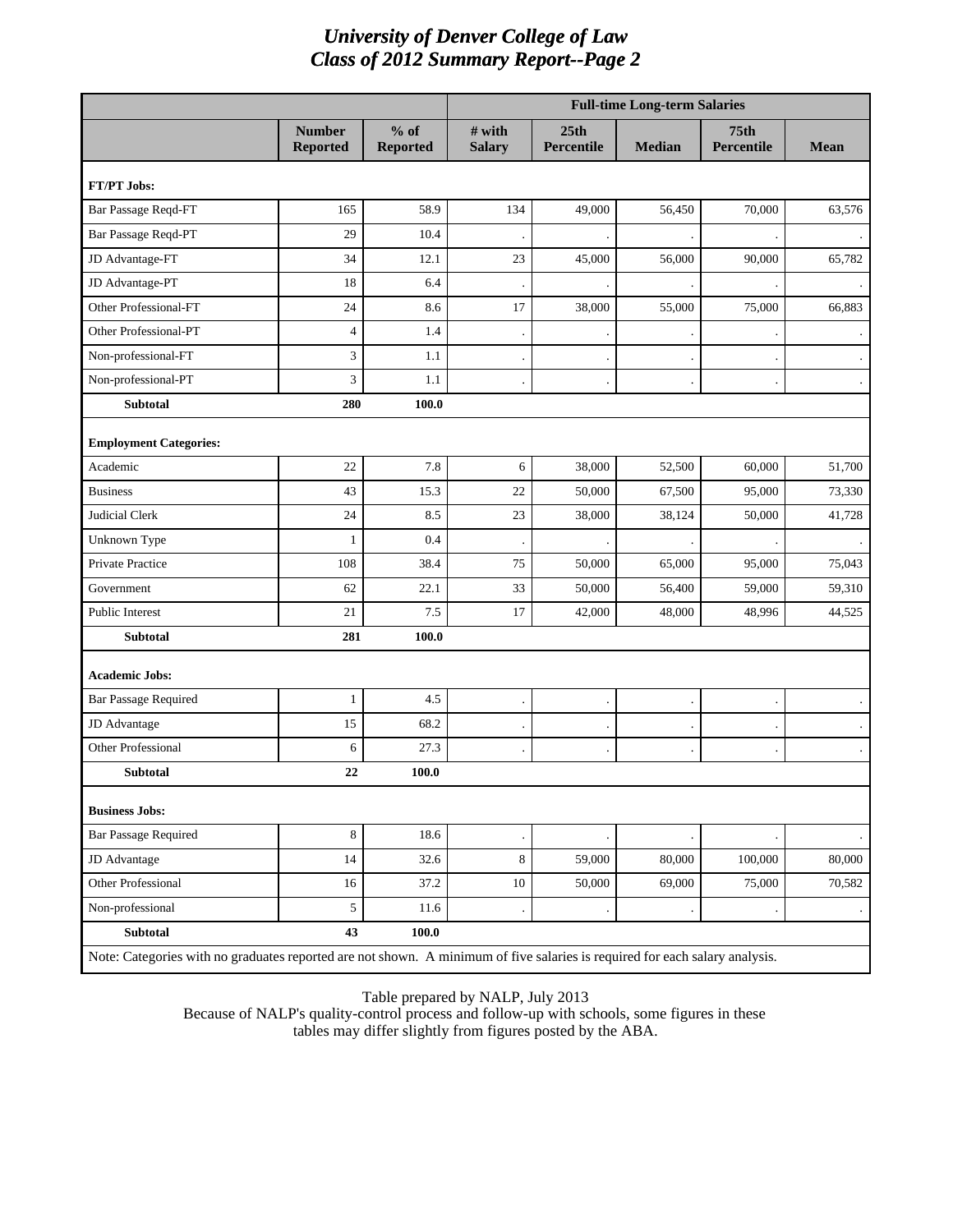|                                                                                                                             |                                  |                           | <b>Full-time Long-term Salaries</b> |                    |               |                           |             |  |  |
|-----------------------------------------------------------------------------------------------------------------------------|----------------------------------|---------------------------|-------------------------------------|--------------------|---------------|---------------------------|-------------|--|--|
|                                                                                                                             | <b>Number</b><br><b>Reported</b> | $%$ of<br><b>Reported</b> | # with<br><b>Salary</b>             | 25th<br>Percentile | <b>Median</b> | <b>75th</b><br>Percentile | <b>Mean</b> |  |  |
| <b>Private Practice Jobs:</b>                                                                                               |                                  |                           |                                     |                    |               |                           |             |  |  |
| <b>Bar Passage Required</b>                                                                                                 | 100                              | 92.6                      | $70\,$                              | 55,000             | 66,500        | 95,000                    | 76,029      |  |  |
| JD Advantage                                                                                                                | 8                                | 7.4                       | 5                                   | 45,000             | 50,000        | 54,600                    | 61,240      |  |  |
| <b>Subtotal</b>                                                                                                             | 108                              | 100.0                     |                                     |                    |               |                           |             |  |  |
| <b>Government Jobs:</b>                                                                                                     |                                  |                           |                                     |                    |               |                           |             |  |  |
| <b>Bar Passage Required</b>                                                                                                 | 48                               | 77.4                      | 25                                  | 54,000             | 56,500        | 59,000                    | 56,458      |  |  |
| JD Advantage                                                                                                                | 10                               | 16.1                      | 6                                   | 31,200             | 48,000        | 67,589                    | 57,465      |  |  |
| <b>Other Professional</b>                                                                                                   | $\overline{4}$                   | 6.5                       |                                     |                    |               |                           |             |  |  |
| Subtotal                                                                                                                    | 62                               | 100.0                     |                                     |                    |               |                           |             |  |  |
| <b>Public Interest Jobs:</b>                                                                                                |                                  |                           |                                     |                    |               |                           |             |  |  |
| <b>Bar Passage Required</b>                                                                                                 | 13                               | 61.9                      | 13                                  | 42,000             | 48,000        | 48,996                    | 45,846      |  |  |
| JD Advantage                                                                                                                | 6                                | 28.6                      |                                     |                    |               |                           |             |  |  |
| <b>Other Professional</b>                                                                                                   | $\mathbf{1}$                     | 4.8                       |                                     |                    |               |                           |             |  |  |
| Non-professional                                                                                                            | $\mathbf{1}$                     | 4.8                       |                                     |                    |               |                           |             |  |  |
| <b>Subtotal</b>                                                                                                             | 21                               | 100.0                     |                                     |                    |               |                           |             |  |  |
| <b>Size of Firm:</b>                                                                                                        |                                  |                           |                                     |                    |               |                           |             |  |  |
| $2 - 10$                                                                                                                    | 57                               | 52.8                      | 38                                  | 50,000             | 60,000        | 65,000                    | 58,855      |  |  |
| $11 - 25$                                                                                                                   | 10                               | 9.3                       | 8                                   | 53,800             | 69,000        | 70,000                    | 68,825      |  |  |
| $26 - 50$                                                                                                                   | 10                               | 9.3                       | $\tau$                              | 62,500             | 63,000        | 82,000                    | 68,157      |  |  |
| 51-100                                                                                                                      | $\overline{4}$                   | 3.7                       |                                     |                    |               |                           |             |  |  |
| 101-250                                                                                                                     | 12                               | 11.1                      | 12                                  | 90,000             | 105,000       | 110,000                   | 99,167      |  |  |
| 251-500                                                                                                                     | 5                                | 4.6                       | 5                                   | 110,000            | 115,000       | 115,000                   | 109,000     |  |  |
| $501+$                                                                                                                      | $\sqrt{2}$                       | 1.9                       |                                     |                    |               |                           |             |  |  |
| Solo                                                                                                                        | 8                                | 7.4                       |                                     |                    |               | $\bullet$                 |             |  |  |
| <b>Subtotal</b>                                                                                                             | 108                              | 100.0                     |                                     |                    |               |                           |             |  |  |
| Type of Law Firm Job:                                                                                                       |                                  |                           |                                     |                    |               |                           |             |  |  |
| Attorney                                                                                                                    | 96                               | 90.6                      | 69                                  | 53,000             | 65,000        | 100,000                   | 76,284      |  |  |
| Law Clerk                                                                                                                   | $\,8\,$                          | $7.5\,$                   |                                     |                    |               |                           |             |  |  |
| Paralegal                                                                                                                   | $\mathbf{1}$                     | 0.9                       |                                     |                    |               |                           |             |  |  |
| Administrative                                                                                                              | $\mathbf{1}$                     | 0.9                       |                                     |                    |               |                           |             |  |  |
| Subtotal                                                                                                                    | 106                              | 100.0                     |                                     |                    |               |                           |             |  |  |
| Note: Categories with no graduates reported are not shown. A minimum of five salaries is required for each salary analysis. |                                  |                           |                                     |                    |               |                           |             |  |  |

Table prepared by NALP, July 2013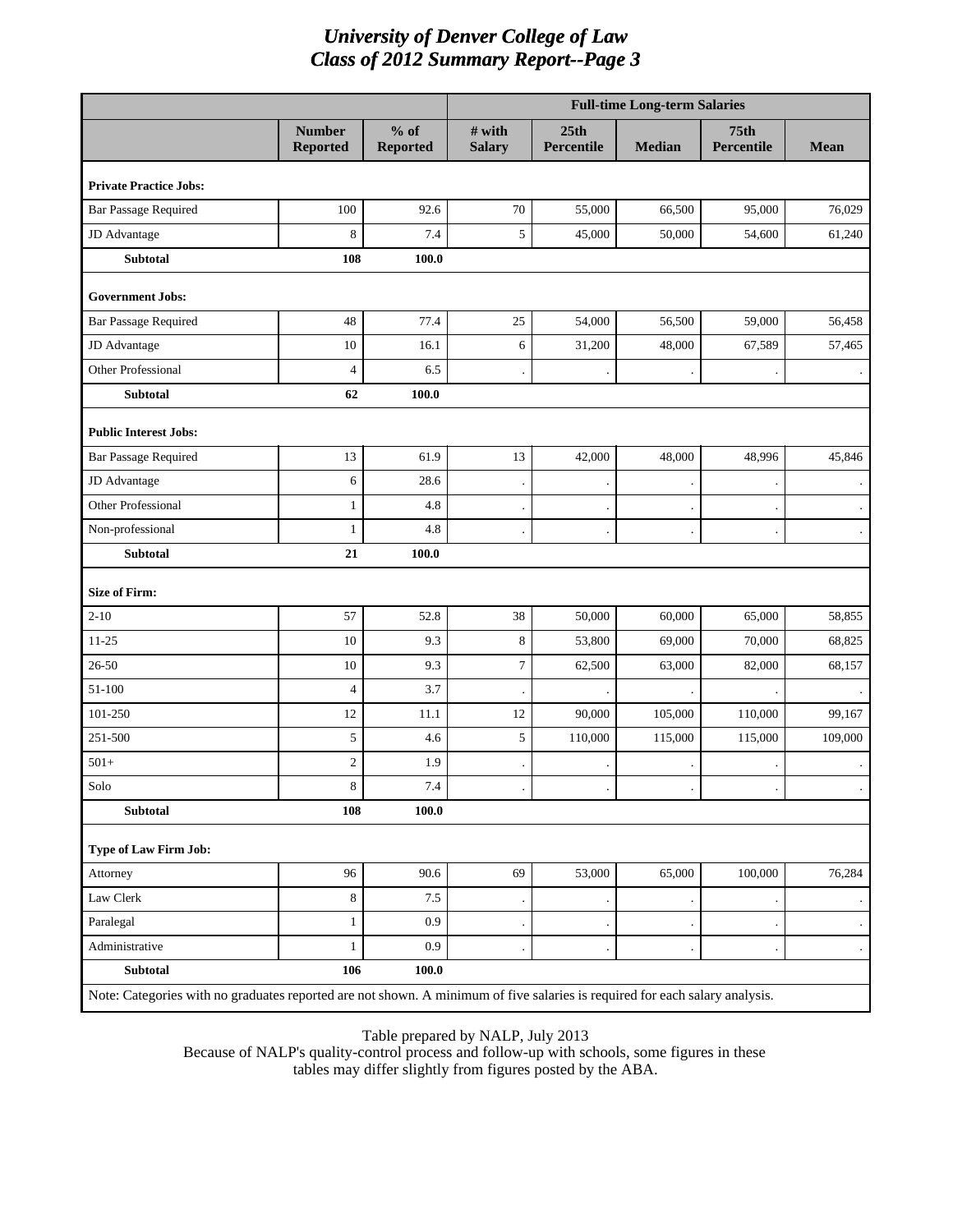|                                                                                                                             |                                  |                           |                           |                           | <b>Full-time Long-term Salaries</b> |                                       |                |
|-----------------------------------------------------------------------------------------------------------------------------|----------------------------------|---------------------------|---------------------------|---------------------------|-------------------------------------|---------------------------------------|----------------|
|                                                                                                                             | <b>Number</b><br><b>Reported</b> | $%$ of<br><b>Reported</b> | $#$ with<br><b>Salary</b> | 25th<br><b>Percentile</b> | <b>Median</b>                       | 75 <sub>th</sub><br><b>Percentile</b> | <b>Mean</b>    |
| <b>Jobs Taken by Region:</b>                                                                                                |                                  |                           |                           |                           |                                     |                                       |                |
| New England                                                                                                                 | $\mathbf{1}$                     | 0.4                       |                           |                           |                                     |                                       |                |
| Mid-Atlantic                                                                                                                | $\overline{4}$                   | 1.4                       |                           |                           |                                     |                                       | $\bullet$      |
| E North Central                                                                                                             | 3                                | 1.1                       |                           |                           |                                     |                                       | $\blacksquare$ |
| W North Central                                                                                                             | 6                                | 2.2                       | 5                         | 50,000                    | 90,000                              | 115,000                               | 85,000         |
| South Atlantic                                                                                                              | 6                                | 2.2                       | 5                         | 51,000                    | 60,372                              | 67,589                                | 58,792         |
| W South Central                                                                                                             | 7                                | 2.5                       | 7                         | 45,000                    | 75,000                              | 90,000                                | 68,714         |
| Mountain                                                                                                                    | 243                              | 87.1                      | 150                       | 48,000                    | 55,000                              | 68,000                                | 62,364         |
| Pacific                                                                                                                     | $\overline{7}$                   | 2.5                       |                           |                           |                                     |                                       |                |
| Foreign                                                                                                                     | $\overline{c}$                   | 0.7                       |                           |                           |                                     |                                       |                |
| <b>Subtotal</b>                                                                                                             | 279                              | 100.0                     |                           |                           |                                     |                                       |                |
| <b>Location of Jobs:</b>                                                                                                    |                                  |                           |                           |                           |                                     |                                       |                |
| In-State                                                                                                                    | 236                              | 84.6                      | 145                       | 48,000                    | 55,000                              | 65,700                                | 62,314         |
| Out of State                                                                                                                | 43                               | 15.4                      | 30                        | 47,000                    | 63,981                              | 90,000                                | 68,999         |
| <b>Subtotal</b>                                                                                                             | 279                              | 100.0                     |                           |                           |                                     |                                       |                |
| # States and Territories w/Employed Grads:                                                                                  |                                  |                           |                           |                           |                                     |                                       |                |
|                                                                                                                             | 24                               |                           |                           |                           |                                     |                                       |                |
| <b>Total</b>                                                                                                                | 24                               |                           |                           |                           |                                     |                                       |                |
| Note: Categories with no graduates reported are not shown. A minimum of five salaries is required for each salary analysis. |                                  |                           |                           |                           |                                     |                                       |                |

Table prepared by NALP, July 2013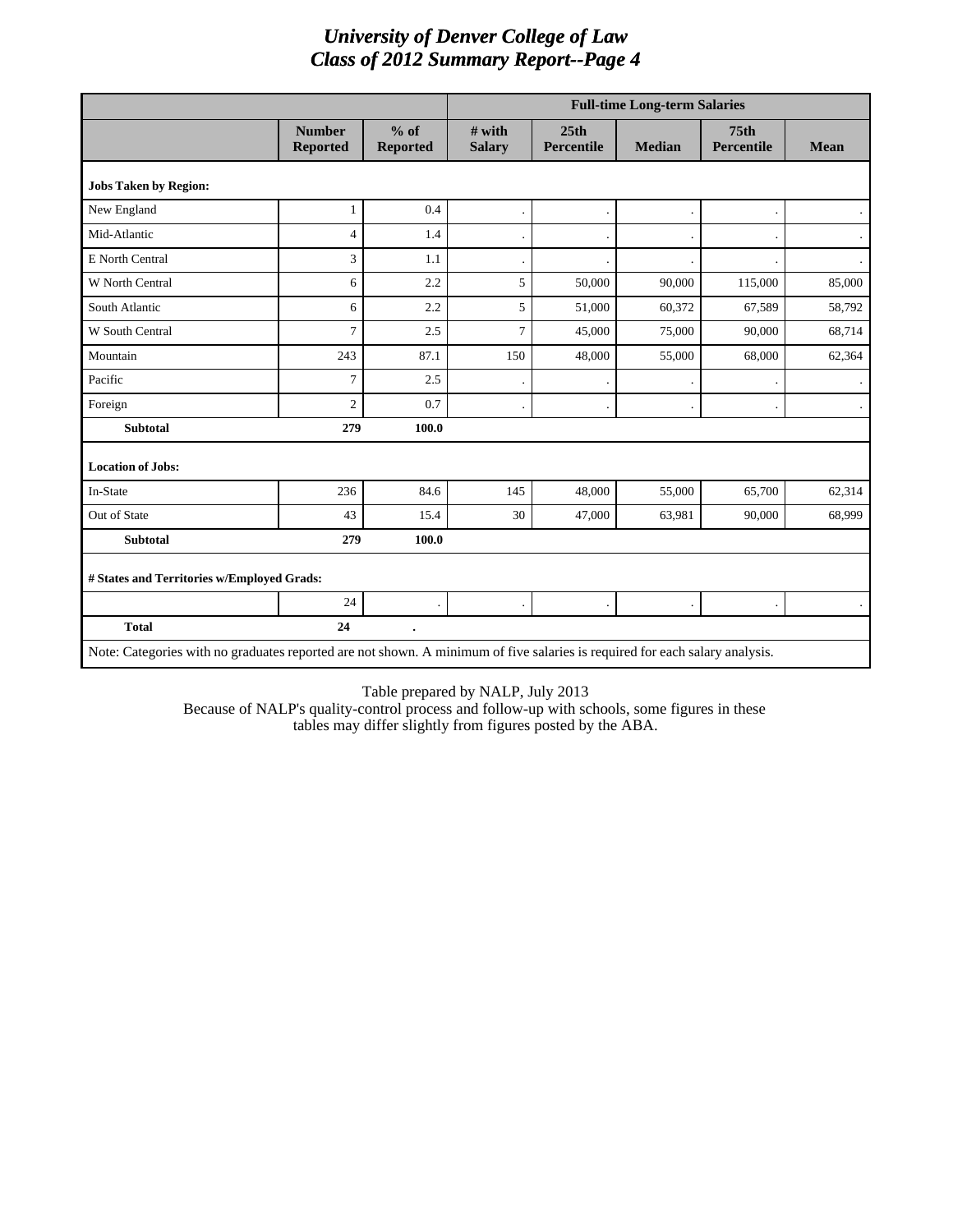|                                                                                                                       | <b>Number</b><br><b>Reported</b> | $%$ of<br><b>Reported</b> |
|-----------------------------------------------------------------------------------------------------------------------|----------------------------------|---------------------------|
| <b>Source of Job</b>                                                                                                  |                                  |                           |
| Fall OCI                                                                                                              | 13                               | 5.2                       |
| Job fair/consortia                                                                                                    | 4                                | 1.6                       |
| Job Posting in CSO                                                                                                    | 62                               | 24.8                      |
| Job posted online or in print                                                                                         | 14                               | 5.6                       |
| Return to Prior Job                                                                                                   | 21                               | 8.4                       |
| Referral                                                                                                              | 49                               | 19.6                      |
| Start own practice                                                                                                    | 10                               | 4.0                       |
| Self-initiated/letter                                                                                                 | 20                               | 8.0                       |
| Other                                                                                                                 | 57                               | 22.8                      |
| <b>Subtotal</b>                                                                                                       | 250                              | 100.0                     |
| <b>Timing of Job Offer</b>                                                                                            |                                  |                           |
| <b>After Bar Results</b>                                                                                              | 100                              | 36.1                      |
| <b>Before Graduation</b>                                                                                              | 132                              | 47.7                      |
| <b>Before Bar Results</b>                                                                                             | 45                               | 16.2                      |
| <b>Subtotal</b>                                                                                                       | 277                              | 100.0                     |
| <b>Search Status of Employed Grads</b>                                                                                |                                  |                           |
| Seeking a different job                                                                                               | 86                               | 30.8                      |
| Not seeking a different job                                                                                           | 193                              | 69.2                      |
| <b>Subtotal</b>                                                                                                       | 279                              | 100.0                     |
| Note: Figures are based on jobs for which the item was<br>reported, and thus may not add to the total number of jobs. |                                  |                           |

Table prepared by NALP, July 2013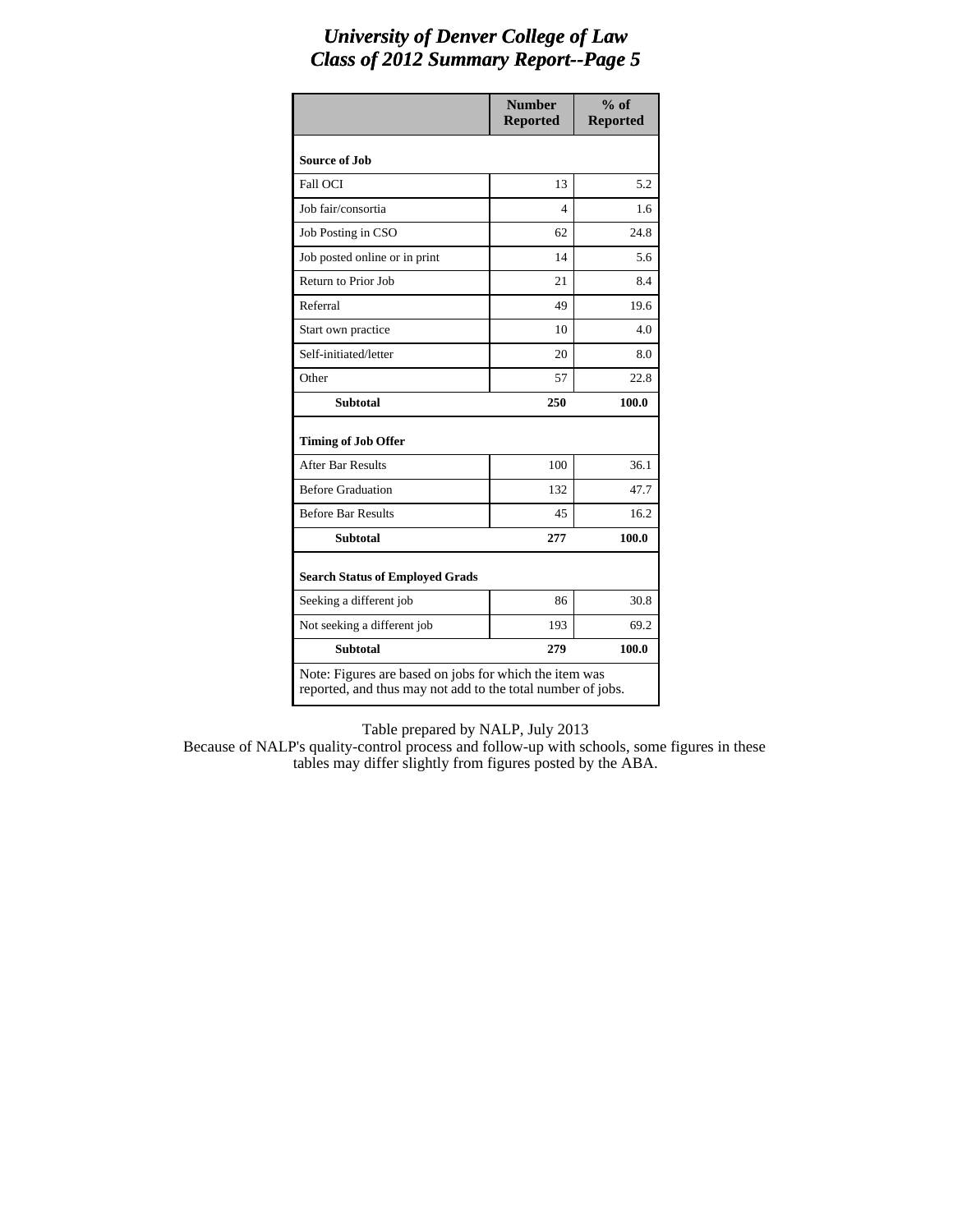|                                                                                                                                                                                                                          |                               | Jobs lasting a year or more                                 |                                              |                                                         |  |  |  |
|--------------------------------------------------------------------------------------------------------------------------------------------------------------------------------------------------------------------------|-------------------------------|-------------------------------------------------------------|----------------------------------------------|---------------------------------------------------------|--|--|--|
|                                                                                                                                                                                                                          | <b>Total</b><br><b>Number</b> | <b>Number</b><br>of<br><b>Indefinite</b><br><b>Duration</b> | <b>Number</b><br>of Fixed<br><b>Duration</b> | <b>Number</b><br>of<br><b>Short-term</b><br><b>Jobs</b> |  |  |  |
| <b>Duration of Jobs</b>                                                                                                                                                                                                  |                               |                                                             |                                              |                                                         |  |  |  |
| Academic                                                                                                                                                                                                                 | 10                            | 7                                                           |                                              | 12                                                      |  |  |  |
| <b>Business</b>                                                                                                                                                                                                          | 37                            | 32                                                          | $\overline{c}$                               | 6                                                       |  |  |  |
| <b>Judicial Clerk</b>                                                                                                                                                                                                    | 23                            |                                                             | 23                                           | 1                                                       |  |  |  |
| Unknown Type                                                                                                                                                                                                             | 1                             |                                                             |                                              |                                                         |  |  |  |
| <b>Private Practice</b>                                                                                                                                                                                                  | 99                            | 95                                                          | $\overline{c}$                               | 9                                                       |  |  |  |
| Government                                                                                                                                                                                                               | 39                            | 34                                                          | 3                                            | 23                                                      |  |  |  |
| <b>Public Interest</b>                                                                                                                                                                                                   | 19                            | 18                                                          | 1                                            | $\overline{2}$                                          |  |  |  |
| <b>Total Reported</b>                                                                                                                                                                                                    | 228                           | 186                                                         | 31                                           | 53                                                      |  |  |  |
| <b>Number of Jobs Reported as Funded by Law School</b>                                                                                                                                                                   |                               |                                                             |                                              |                                                         |  |  |  |
|                                                                                                                                                                                                                          | 33                            |                                                             |                                              |                                                         |  |  |  |
| <b>Total Reported</b>                                                                                                                                                                                                    | 33                            |                                                             |                                              |                                                         |  |  |  |
| Note: Figures for job duration are based on jobs for which the item was reported, and thus<br>may not add to the total number of jobs.<br>The count of jobs funded by the law school is a total, regardless of duration. |                               |                                                             |                                              |                                                         |  |  |  |

Table prepared by NALP, July 2013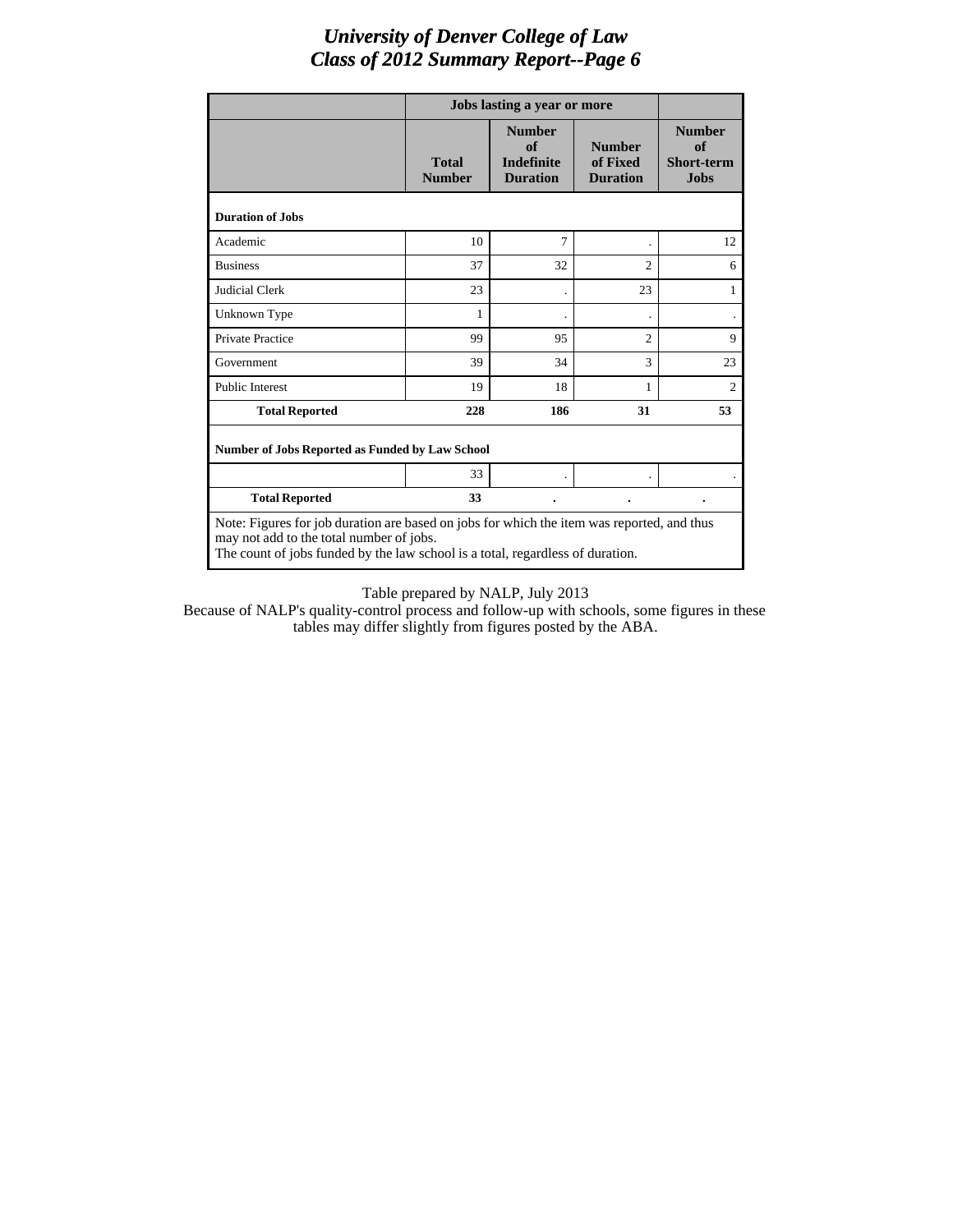#### *Class of 2012--University of Denver College of Law Table 12 Source of Job by Employer Type*

| <b>Source of Job by</b>        | <b>Academic</b>                  |                                        | <b>Business</b>                  |                                        |                                  | <b>Judicial clerkship</b>              | Law firms of 50 or<br>fewer      |                                        |
|--------------------------------|----------------------------------|----------------------------------------|----------------------------------|----------------------------------------|----------------------------------|----------------------------------------|----------------------------------|----------------------------------------|
| <b>Employer Type</b>           | <b>Number</b><br><b>Reported</b> | $\frac{0}{0}$<br>of<br><b>Reported</b> | <b>Number</b><br><b>Reported</b> | $\frac{0}{0}$<br>of<br><b>Reported</b> | <b>Number</b><br><b>Reported</b> | $\frac{0}{0}$<br>of<br><b>Reported</b> | <b>Number</b><br><b>Reported</b> | $\frac{0}{0}$<br>of<br><b>Reported</b> |
| <b>Fall OCI</b>                | $\Omega$                         | 0                                      | 0                                |                                        | 0                                | $\Omega$                               | $\overline{2}$                   | 2.5                                    |
| <b>Job listing</b>             | 9                                | 42.9                                   | 4                                | 11.1                                   | $\tau$                           | 33.3                                   | 17                               | 21.5                                   |
| <b>Pre-law school employer</b> | 3                                | 14.3                                   | 12                               | 33.3                                   | $\Omega$                         | $\Omega$                               |                                  | 1.3                                    |
| <b>Referral from friend</b>    | 3                                | 14.3                                   | 10                               | 27.8                                   | 2                                | 9.5                                    | 22                               | 27.8                                   |
| Letter/self-initiated          | $\Omega$                         | $\Omega$                               | $\overline{c}$                   | 5.6                                    | 4                                | 19.0                                   | 5                                | 6.3                                    |
| <b>All other</b>               | 6                                | 28.6                                   | 8                                | 22.2                                   | 8                                | 38.1                                   | 32                               | 40.5                                   |
| <b>TOTAL</b>                   | 21                               | 100.0                                  | 36                               | 100.0                                  | 21                               | 100.0                                  | 79                               | 100.0                                  |

| Source of Job by            | Law firms of 51 or<br>more       |                                        | Government                       |                                        |                                  | <b>Public interest</b>                 | <b>All Employer</b><br>Types*    |                                        |
|-----------------------------|----------------------------------|----------------------------------------|----------------------------------|----------------------------------------|----------------------------------|----------------------------------------|----------------------------------|----------------------------------------|
| <b>Employer Type</b>        | <b>Number</b><br><b>Reported</b> | $\frac{0}{0}$<br>of<br><b>Reported</b> | <b>Number</b><br><b>Reported</b> | $\frac{0}{0}$<br>of<br><b>Reported</b> | <b>Number</b><br><b>Reported</b> | $\frac{0}{0}$<br>of<br><b>Reported</b> | <b>Number</b><br><b>Reported</b> | $\frac{0}{0}$<br>of<br><b>Reported</b> |
| <b>Fall OCI</b>             | 8                                | 42.1                                   | 3                                | 5.5                                    | 0                                | $\Omega$                               | 13                               | 5.2                                    |
| <b>Job listing</b>          | 0                                | $\Omega$                               | 24                               | 43.6                                   |                                  | 5.3                                    | 62                               | 24.8                                   |
| Pre-law school employer     | $\Omega$                         | $\Omega$                               | 4                                | 7.3                                    |                                  | 5.3                                    | 21                               | 8.4                                    |
| <b>Referral from friend</b> | 5                                | 26.3                                   | 6                                | 10.9                                   |                                  | 5.3                                    | 49                               | 19.6                                   |
| Letter/self-initiated       | 3                                | 15.8                                   | 4                                | 7.3                                    | $\overline{2}$                   | 10.5                                   | 20                               | 8.0                                    |
| <b>All other</b>            | 3                                | 15.8                                   | 14                               | 25.5                                   | 14                               | 73.7                                   | 85                               | 34.0                                   |
| <b>TOTAL</b>                | 19                               | 100.0                                  | 55                               | 100.0                                  | 19                               | 100.0                                  | 250                              | 100.0                                  |

*"Other" also includes job fairs, spring OCI, non-CSO job sites and postings, and the self-employed. \* Excludes jobs for which a source, employer type, or firm size was not reported.*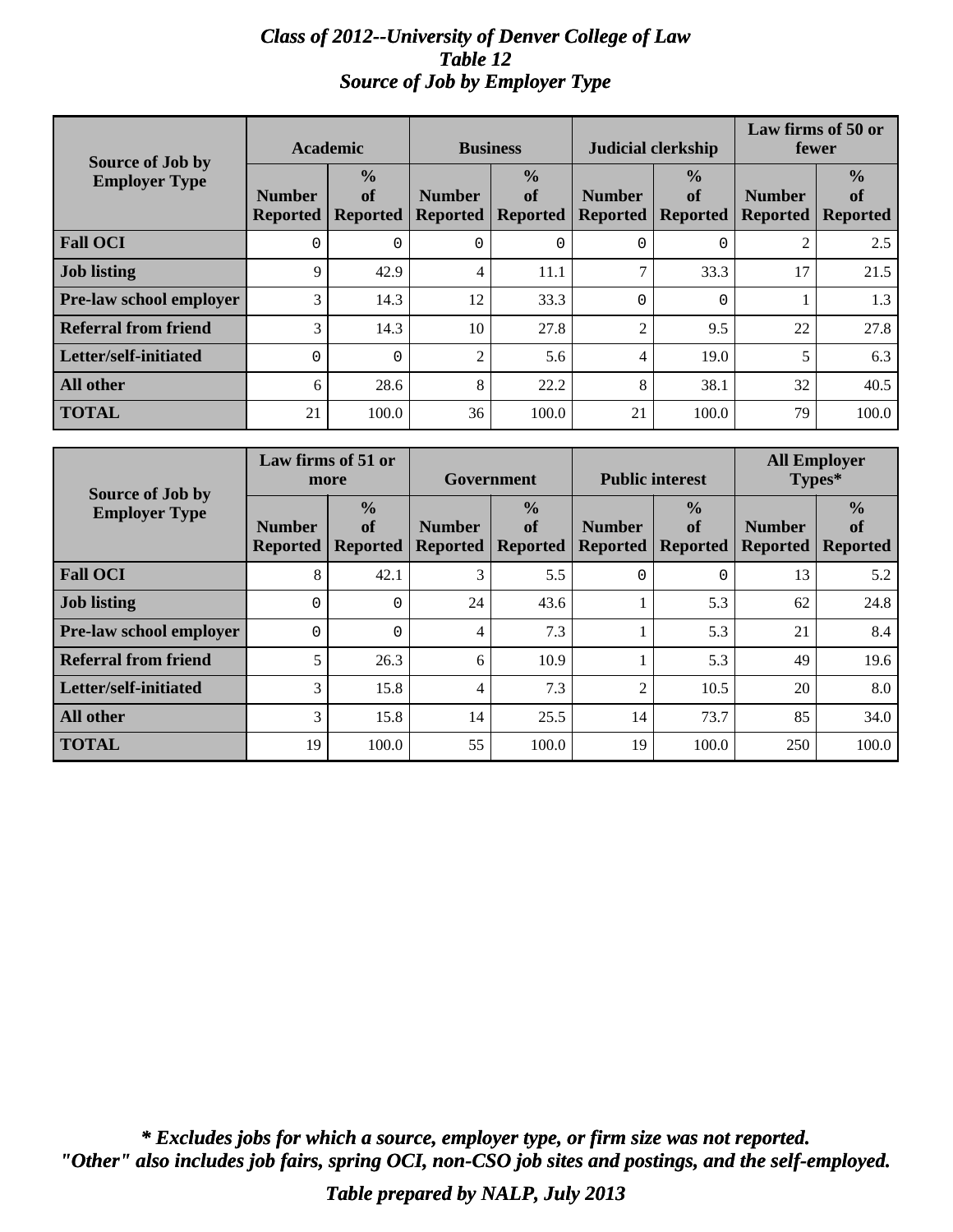#### *Class of 2012--University of Denver College of Law Table 13 Number of Jobs Reported Taken by State*

| <b>Region</b>    | <b>State</b>       | #<br><b>of</b><br>jobs   | $\frac{0}{0}$<br><b>of</b><br>jobs |
|------------------|--------------------|--------------------------|------------------------------------|
| New England      | Massachusetts      | 1                        | 0.4                                |
|                  |                    | 1                        | 0.4                                |
| Mid Atlantic     | New Jersey         | 1                        | 0.4                                |
|                  | New York           | 3                        | 1.1                                |
|                  |                    | $\overline{\mathcal{A}}$ | 1.4                                |
| E. North Central | Illinois           | 1                        | 0.4                                |
|                  | Indiana            | 1                        | 0.4                                |
|                  | Wisconsin          | 1                        | 0.4                                |
|                  |                    | 3                        | 1.1                                |
| W. North Central | Iowa               | 1                        | 0.4                                |
|                  | Kansas             | 1                        | 0.4                                |
|                  | Minnesota          | 2                        | 0.7                                |
|                  | Missouri           | 1                        | 0.4                                |
|                  | North Dakota       | 1                        | 0.4                                |
|                  |                    | 6                        | 2.2                                |
| South Atlantic   | Washington, DC     | 1                        | 0.4                                |
|                  | Florida            | 2                        | 0.7                                |
|                  | Maryland           | 1                        | 0.4                                |
|                  | Virginia           | 2                        | 0.7                                |
|                  |                    | 6                        | 2.2                                |
| W. South Central | Texas              | 7                        | 2.5                                |
|                  |                    | 7                        | 2.5                                |
| Mountain         | Arizona            | 2                        | 0.7                                |
|                  | Colorado           | 236                      | 84.6                               |
|                  | Idaho              | 1                        | 0.4                                |
|                  | New Mexico         | 1                        | 0.4                                |
|                  | Utah               | 3                        | 1.1                                |
|                  |                    | 243                      | 87.1                               |
| Pacific          | Alaska             | 1                        | 0.4                                |
|                  | California         | 4                        | 1.4                                |
|                  | Oregon             | 2                        | 0.7                                |
|                  |                    | 7                        | 2.5                                |
| Non US locations | Non U.S. locations | 2                        | 0.7                                |

*Excludes employed graduates for whom job location was not reported.*

*Table prepared by NALP, July 2013*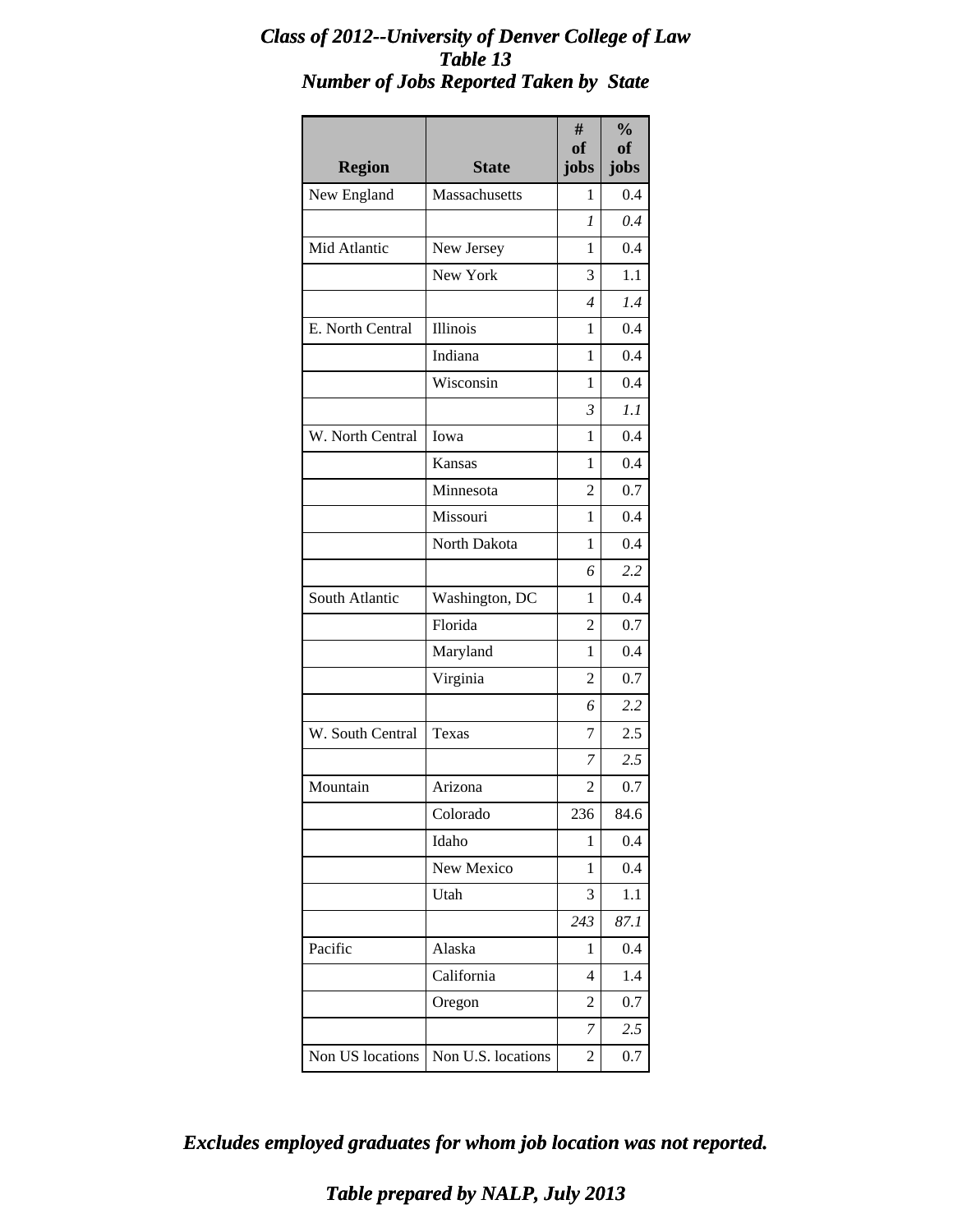#### *Class of 2012--University of Denver College of Law Table 13 Number of Jobs Reported Taken by State*

| <b>Region</b> | <b>State</b> | #<br><b>of</b><br>jobs | $\frac{0}{0}$<br>$\overline{\textbf{0}}$<br>jobs |
|---------------|--------------|------------------------|--------------------------------------------------|
|               |              | 2                      | 0.7                                              |
| <b>TOTAL</b>  |              | 279                    | 100.0                                            |

*Excludes employed graduates for whom job location was not reported.*

*Table prepared by NALP, July 2013*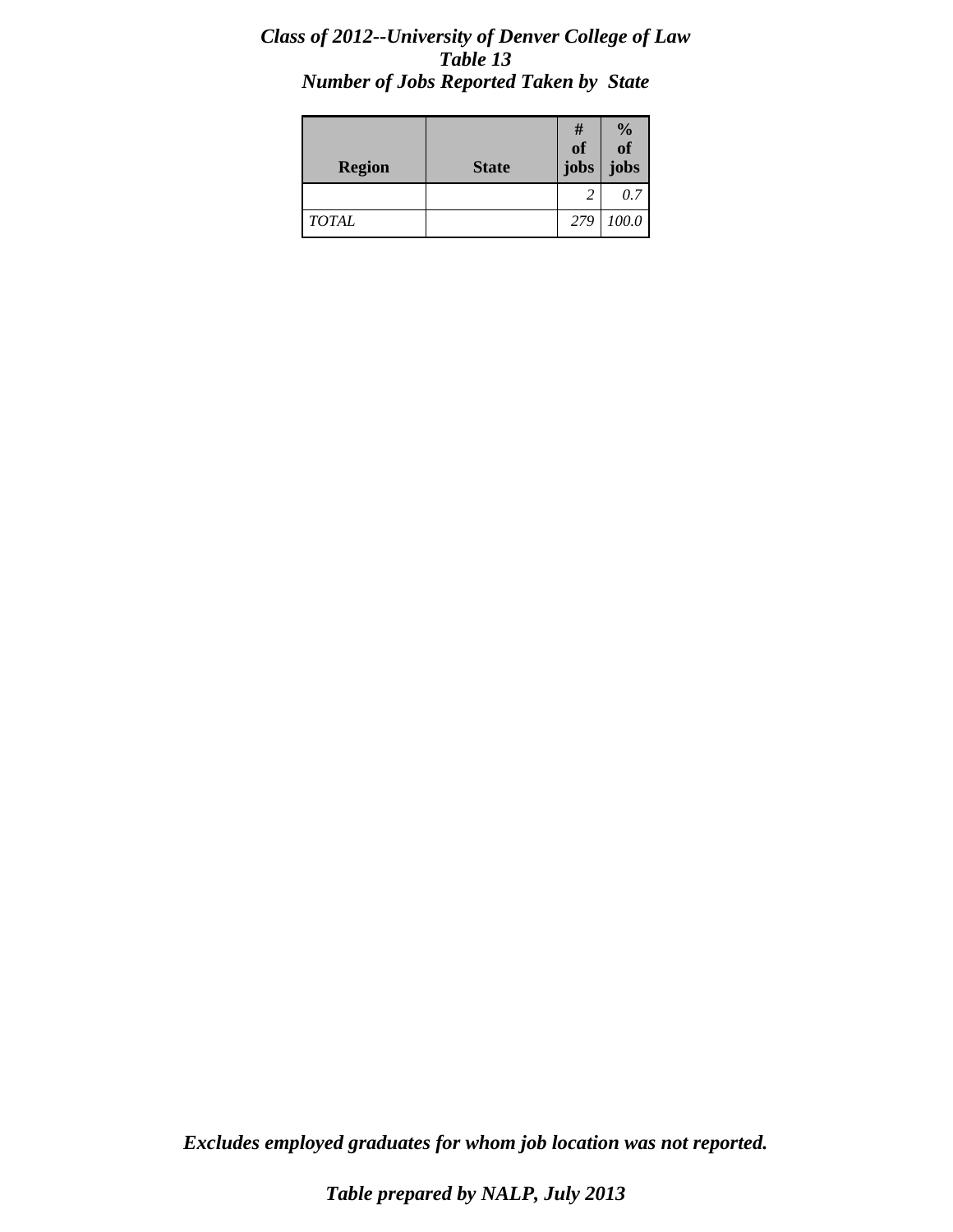#### *Class of 2012--University of Denver College of Law Table 14 Location of Instate Jobs*

| <b>In-state location</b> | #<br>of<br><b>Jobs</b> | $\frac{0}{0}$<br>of<br><b>Jobs</b> |
|--------------------------|------------------------|------------------------------------|
| Aurora                   | 2                      | 0.8                                |
| Boulder                  | 5                      | 2.1                                |
| Colorado Springs         | 7                      | 3.0                                |
| Denver                   | 123                    | 52.1                               |
| Englewood                | 3                      | 1.3                                |
| <b>Fort Collins</b>      | 4                      | 1.7                                |
| Greeley                  | 3                      | 1.3                                |
| Lakewood                 | 3                      | 1.3                                |
| Littleton                | 4                      | 1.7                                |
| Longmont                 | $\overline{2}$         | 0.8                                |
| Other/unknown Colorado   | 80                     | 33.9                               |
|                          | 236                    | 100.0                              |

*Excludes employed graduates for whom job location was not reported.*